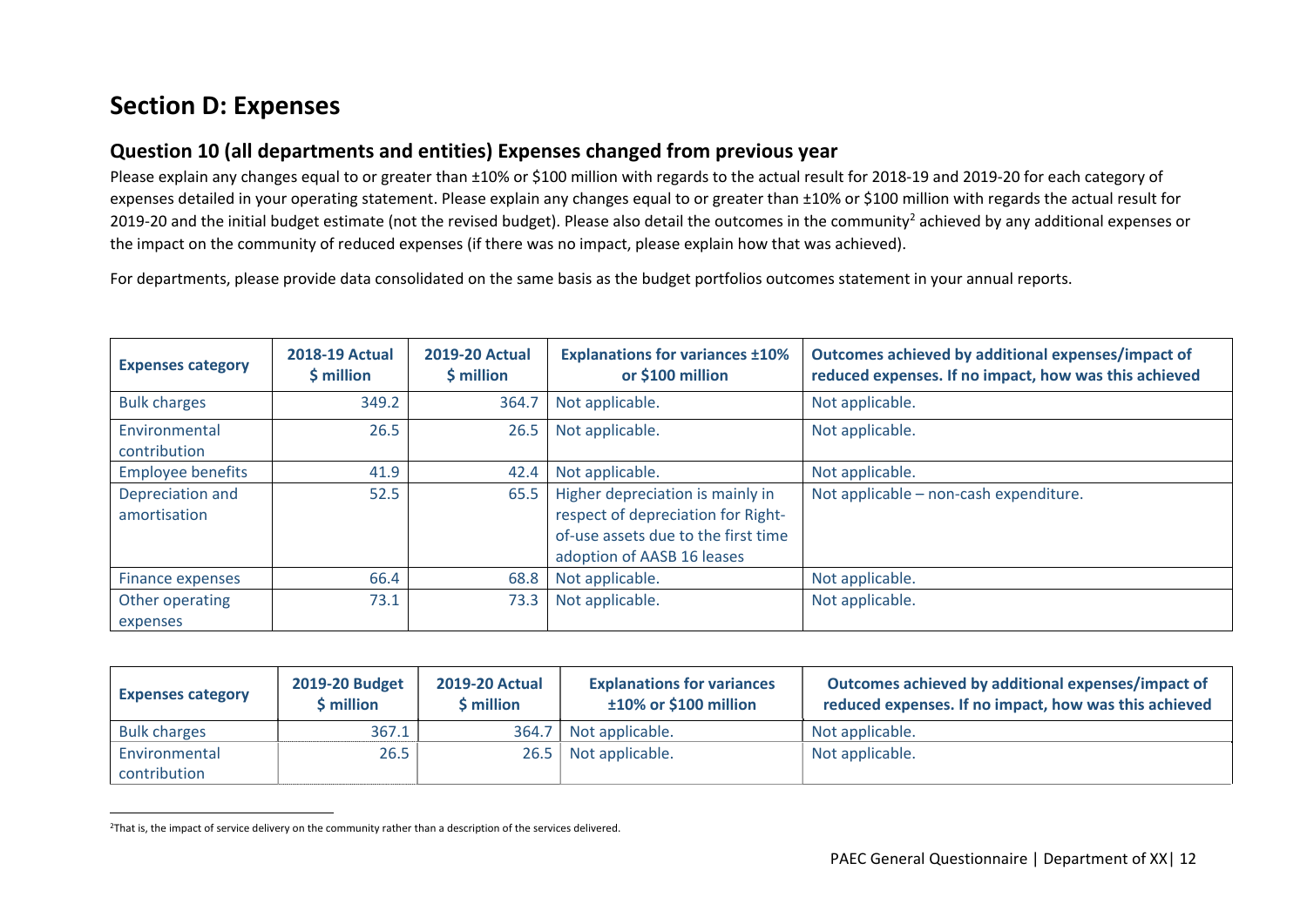| <b>Employee benefits</b> | 39.3 |      | 42.4 Not applicable. | Not applicable. |
|--------------------------|------|------|----------------------|-----------------|
| Depreciation and         | 64.4 |      | 65.5 Not applicable. | Not applicable. |
| amortisation             |      |      |                      |                 |
| Finance expenses         | 73.9 | 68.8 | Not applicable.      | Not applicable. |
| Other operating          | 73.4 | 73.3 | Not applicable.      | Not applicable. |
| expenses                 |      |      |                      |                 |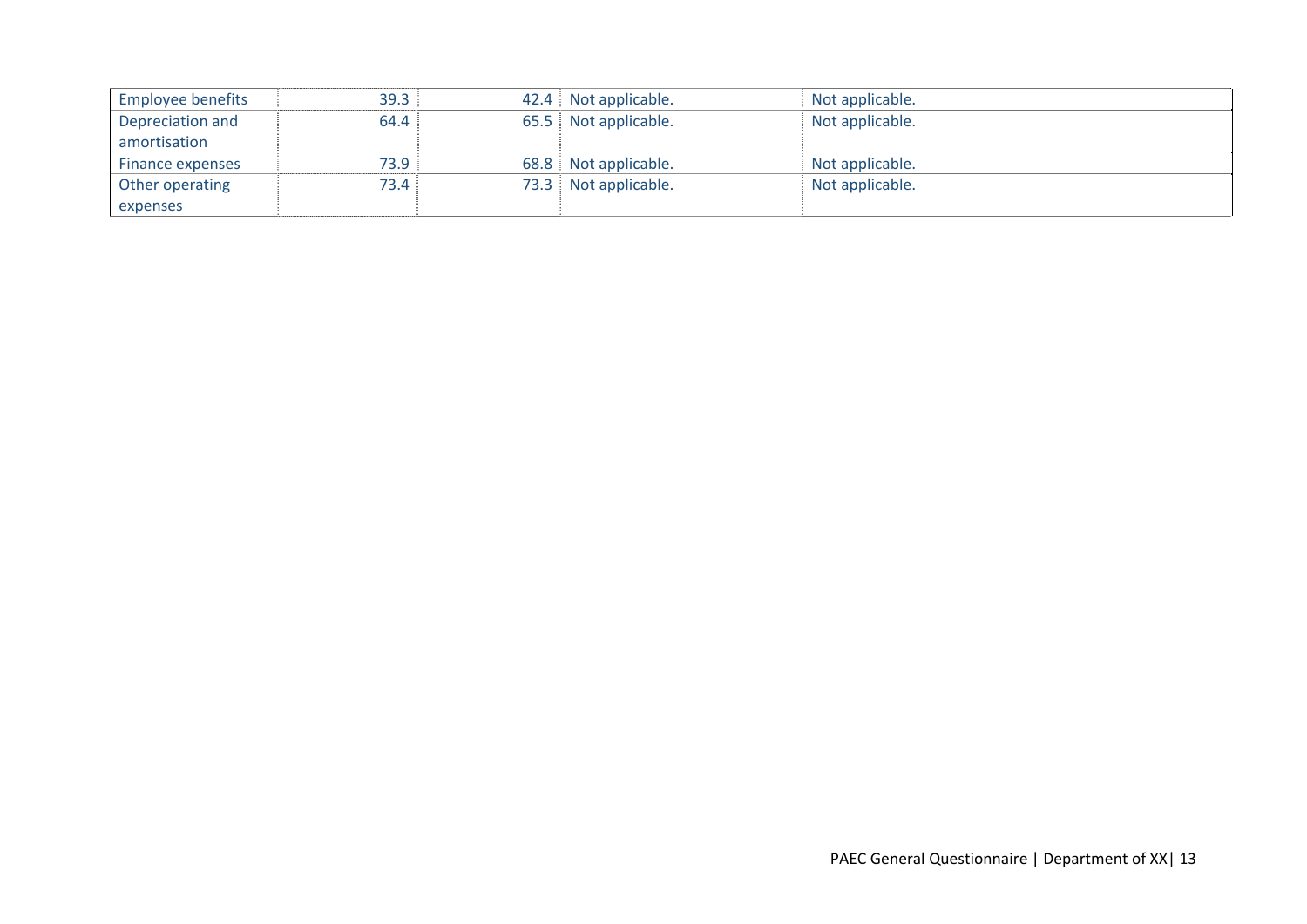## **Question 11 Expenses/interventions related to COVID‐19 pandemic response**

For the year 2019‐20, please outline the programs and/or initiatives that were announced as part of the Victorian Government's response to the COVID‐19 pandemic in the order of the highest amount allocated.

Please indicate if the department made use of emergency advances and retroactive funding approvals.

Please note whether there are identified performance measures in the budget papers related to the announced programs. If not, please explain where progress is being reported.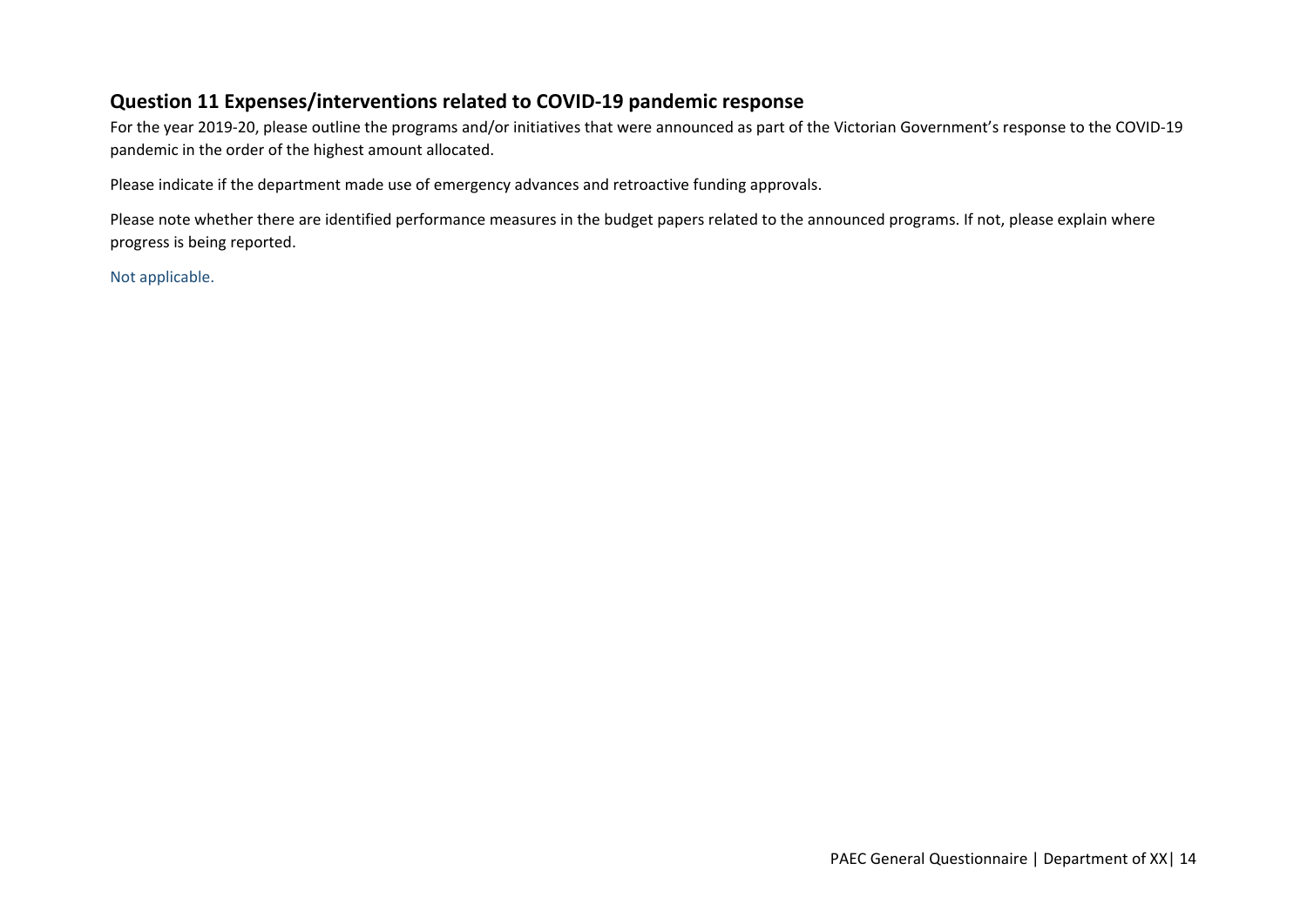## **Question 12 (all departments and entities) Changes to service delivery from savings initiatives**

For each of the savings initiatives detailed in the 2016‐17 Budget, 2017‐18 Budget, 2018‐19 Budget, and 2019‐20 Budget, please provide the following details of the impact on service delivery:

- a) Savings target in the 2016‐17, 2017‐18, 2018‐19 and 2019‐20 Budgets and the amount of the savings target allocated to the department/entity
- b) Actual savings achieved in 2016‐17, 2017‐18, 2018‐19 and 2019‐20 and the actions taken to achieve the savings target allocated and their impact, including the link to the relevant output and portfolio impacted.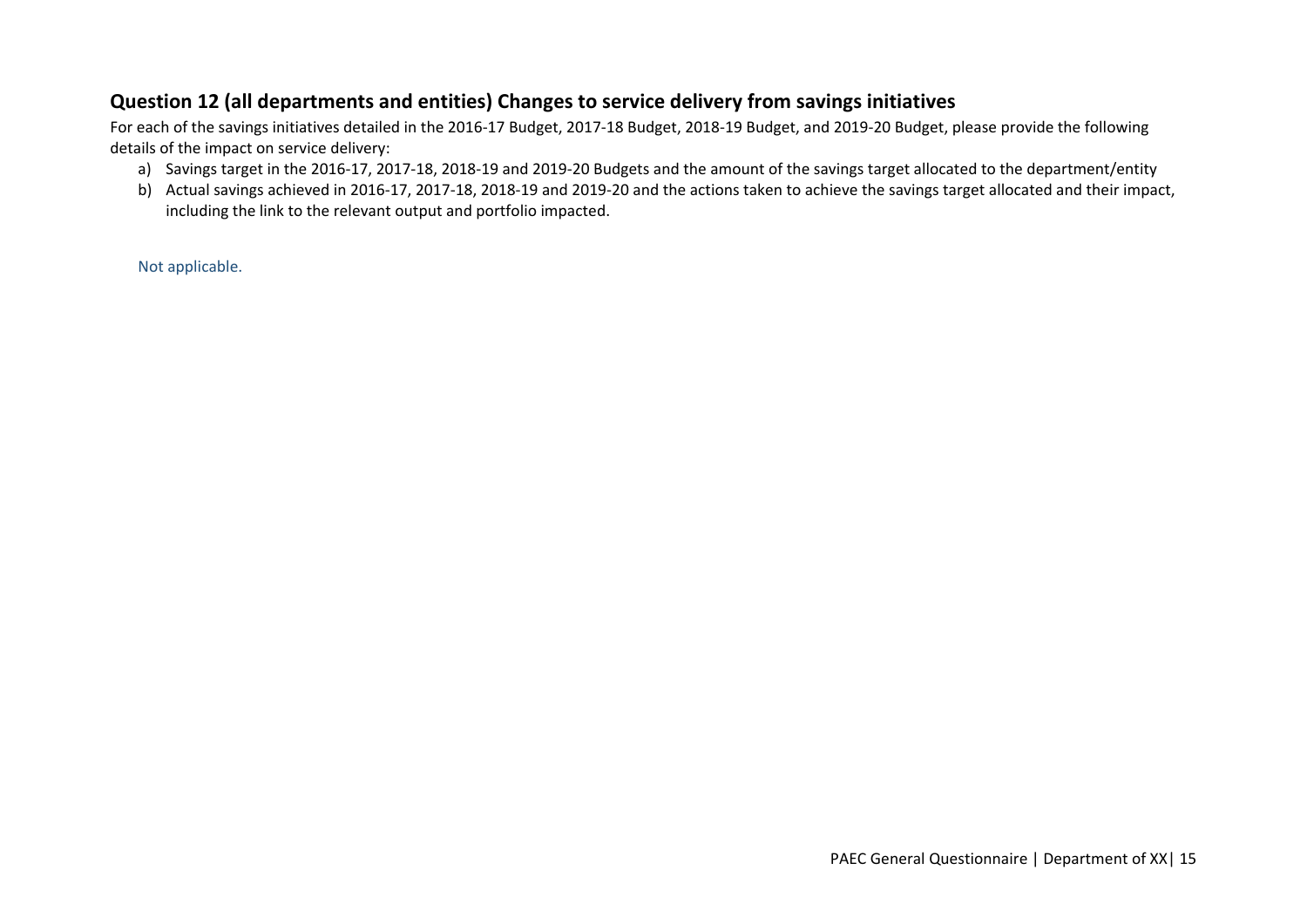## **Question 13 (all departments) Achievement of reprioritisation of existing resources**

The 2019‐20 Budget includes targets for 'reprioritisation and revenue offsets' to fund new initiatives (2019‐20 Budget Paper No.2, p.57). This is in addition to any savings or efficiencies resulting from expenditure reduction measures. For the department (including all controlled entities),<sup>3</sup> please indicate:

- a) what areas of expenditure (including projects and programs if appropriate) the funding was reprioritised from (i.e. what the funding was initially provided for)
- b) what areas of expenditure were the funds actually spent on
- c) for each area of expenditure (or project or program), how much funding was reprioritised in each year
- d) the impact of the reprioritisation (in terms of service delivery) on those areas.

<sup>&</sup>lt;sup>3</sup> That is, please provide this information for the Department on the same basis of consolidation as is used in the budget papers.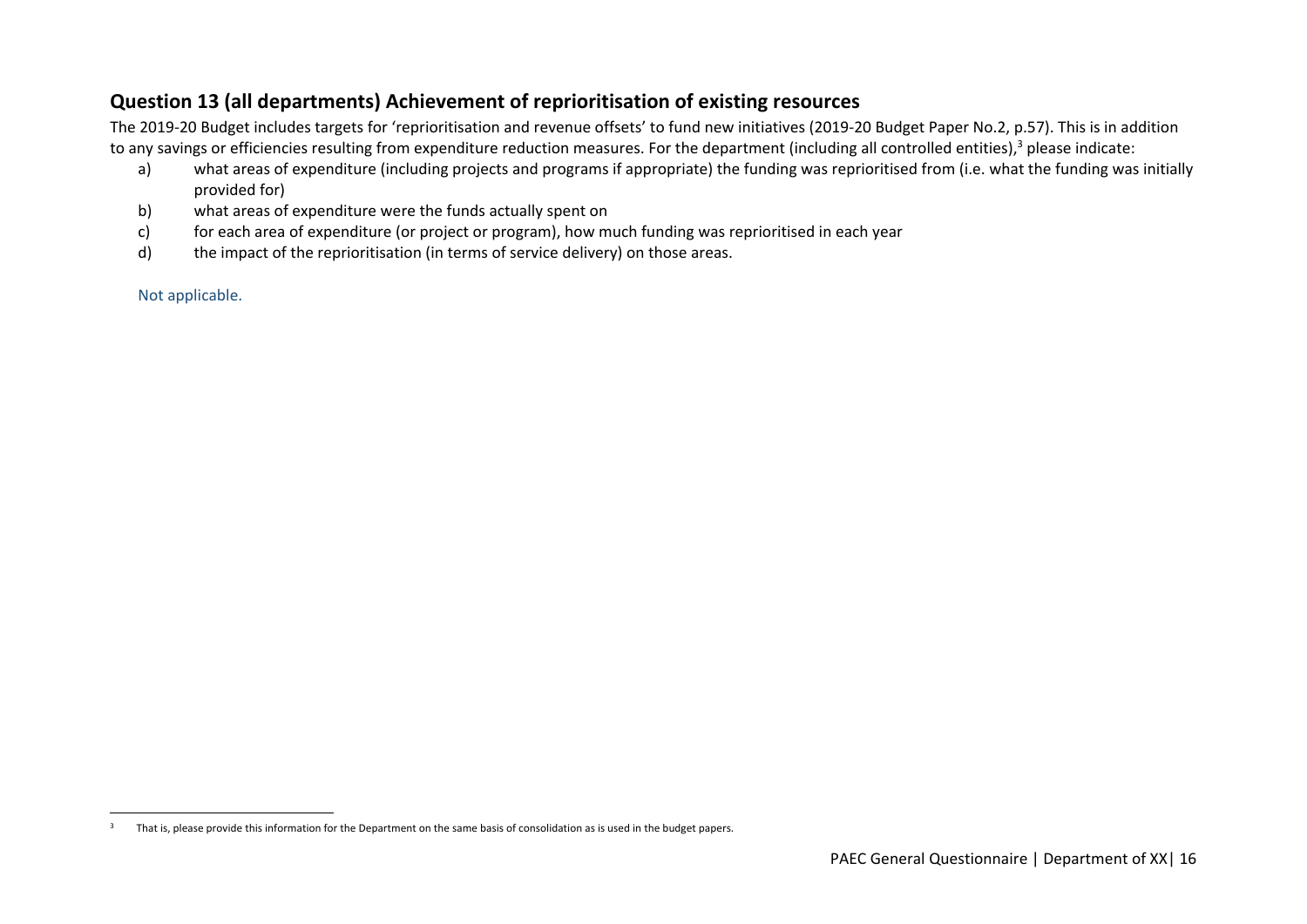## **Question 14 (all departments) Contractors, Consultants and Labour Hire Arrangements**

Please indicate how much the department spent on contractors, consultants and labour hire arrangements during 2017‐18, 2018‐19 and 2019‐20. Labour hire arrangements include the cost of engaging the labour recruiting firm, plus additional costs paid to the labour recruiting firm for the provision of the services of the contractor. Please also explain variances equal to or greater than ±10% between years and list the business areas impacted and how.

| 2017-18<br><b>Actual</b><br>\$ million | 2018-19<br><b>Actual</b><br>\$ million                                                                                                                                                                                                                                                         | 2019-20<br><b>Actual</b><br>\$ million | <b>Explanation for variances (year on</b><br>year) ±10%                                                                                  | Which business areas were<br>impacted/benefitted and how?                                                                                                                       | Please link your response to<br>relevant output(s) and<br>portfolio(s) |
|----------------------------------------|------------------------------------------------------------------------------------------------------------------------------------------------------------------------------------------------------------------------------------------------------------------------------------------------|----------------------------------------|------------------------------------------------------------------------------------------------------------------------------------------|---------------------------------------------------------------------------------------------------------------------------------------------------------------------------------|------------------------------------------------------------------------|
|                                        |                                                                                                                                                                                                                                                                                                |                                        |                                                                                                                                          |                                                                                                                                                                                 |                                                                        |
| <b>Operating Contracts</b>             |                                                                                                                                                                                                                                                                                                |                                        |                                                                                                                                          |                                                                                                                                                                                 |                                                                        |
| 29.6<br>34.0                           |                                                                                                                                                                                                                                                                                                | 39.1                                   | Higher expenses in line with the<br>increase in business activities for both<br>FY19 and FY20                                            | Support the Infrastructure and<br>Delivery team for meeting<br>customer requirements                                                                                            | Note $1$                                                               |
| <b>Consultancy Fees</b>                |                                                                                                                                                                                                                                                                                                |                                        |                                                                                                                                          |                                                                                                                                                                                 |                                                                        |
| 0.6                                    | 0.7<br>1.1<br>Higher expenses were incurred in<br>FY19 compared to FY18 primarily for<br>the customer program and<br>procurement initiatives<br>Higher expenses were incurred in<br>FY20 compared to FY19 primarily for<br>sewer asset optimisation programs<br>and strategic asset management |                                        | roadmaps                                                                                                                                 | Improvement in customer<br>service offering and process<br>improvement in procurement<br>Process improvement in the<br>management of assets within<br>Infrastructure & Delivery | Note $2$                                                               |
| Other consultancy and labour hire      |                                                                                                                                                                                                                                                                                                |                                        |                                                                                                                                          |                                                                                                                                                                                 |                                                                        |
| 4.1                                    | 4.9                                                                                                                                                                                                                                                                                            | 4.6                                    | Higher expenses incurred in FY19<br>mainly due to additional resources<br>required for operations.<br>Variance is less than 10% for FY20 | Increase in expense to support<br>resource needs in operations<br>for completion of ongoing<br>projects.                                                                        | Incorporated in CWW's annual<br>report.                                |

*Note 1 Operating contracts are disclosed on page 73 , 70 and 82 of the 2018, 2019 and 2020 annual reports respectively Note 2 Consultancy fees are disclosed on page 46, 40 and 50 of the 2018, 2019 and 2020 annual reports respectively in accordance with FR22H which does not require the costs associated with contractors and labour hire to be separately disclosed*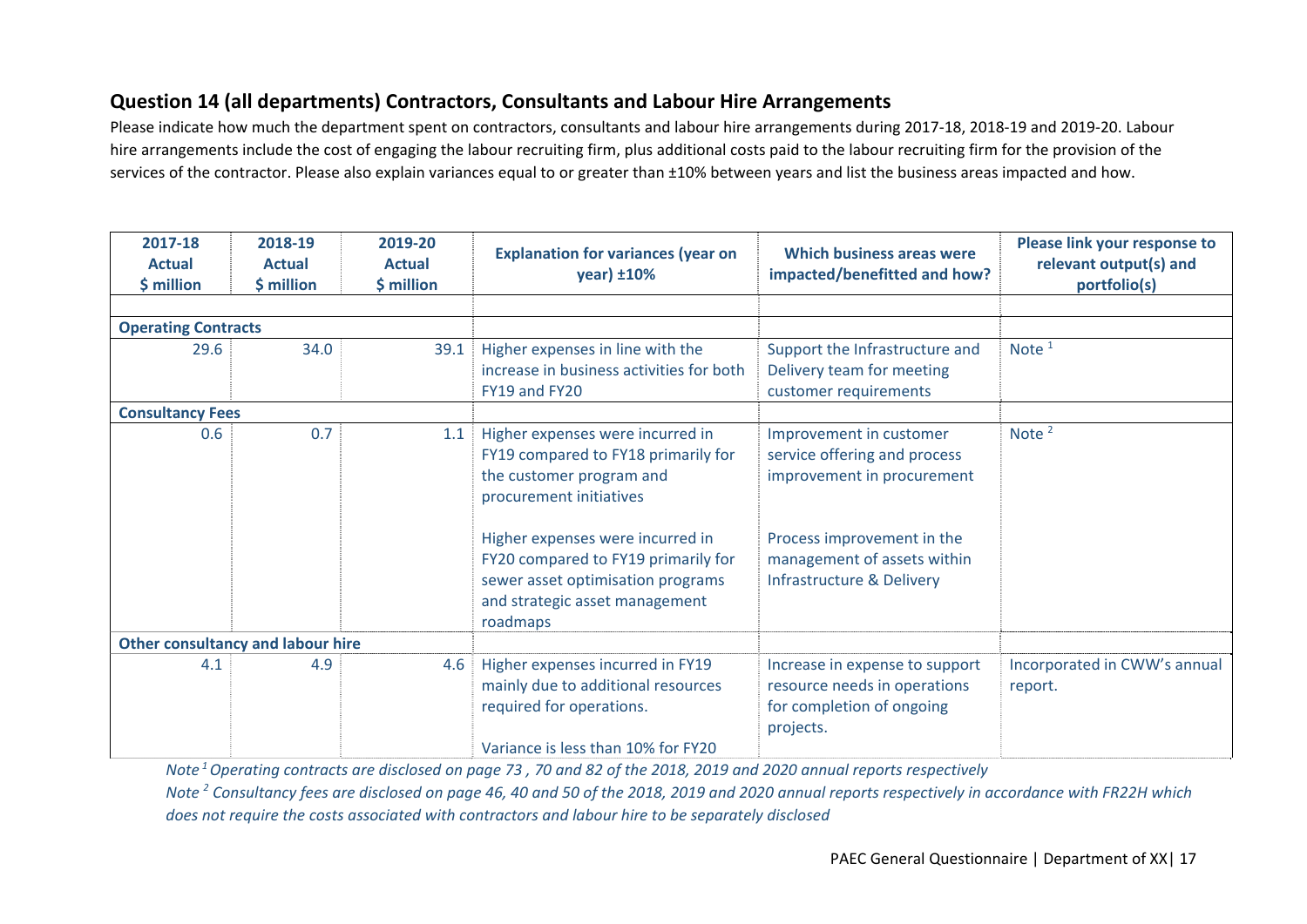#### City West Water

### **Question 15 (PNFC and PFC entities only) Dividends and other amounts paid to the general government sector**

Please detail the type and value of dividends, amounts equivalent to dividends, non-dividend grants, and capital repatriations paid by your agency to the general government sector in 2019-20, explaining the reasons for any significant changes over that period and the impact of any changes on the entity.

Please provide the economic funding ratio or accounting funding ratio as applicable at 30 June 2020. Please provide details of the methodology used for the ratio calculation.

| <b>Type of dividend paid</b> | <b>2019-20 Budget</b><br>$(5 million)$<br>BP 5, pg. 22 | <b>2019-20 Actual</b><br>$(5 million)$ | <b>Explanations for</b><br>variances ±10% or<br>\$100 million                                                         | Impact on the agency.<br>If no impact, how was<br>this achieved | <b>Funding ratio at 30 June 2020</b> |
|------------------------------|--------------------------------------------------------|----------------------------------------|-----------------------------------------------------------------------------------------------------------------------|-----------------------------------------------------------------|--------------------------------------|
| Dividends paid               | 68.0                                                   | 75.8                                   | Difference due to final<br>profit being higher than<br>budget                                                         | Negative impact on cash<br>and borrowing levels                 | 143.4%                               |
| Capital repatriation         | 35.9                                                   | 0.0                                    | Approval was granted<br>by Department of<br><b>Treasury and Finance</b><br>to defer capital<br>repatriation payments. | Positive impact on cash<br>and borrowing levels                 | N/A                                  |

| <b>Economic funding ratio / accounting</b><br>funding ratio as at 30 June 2020 | <b>Details of the methodology</b> |
|--------------------------------------------------------------------------------|-----------------------------------|
| N/A                                                                            | N/A                               |
|                                                                                |                                   |
|                                                                                |                                   |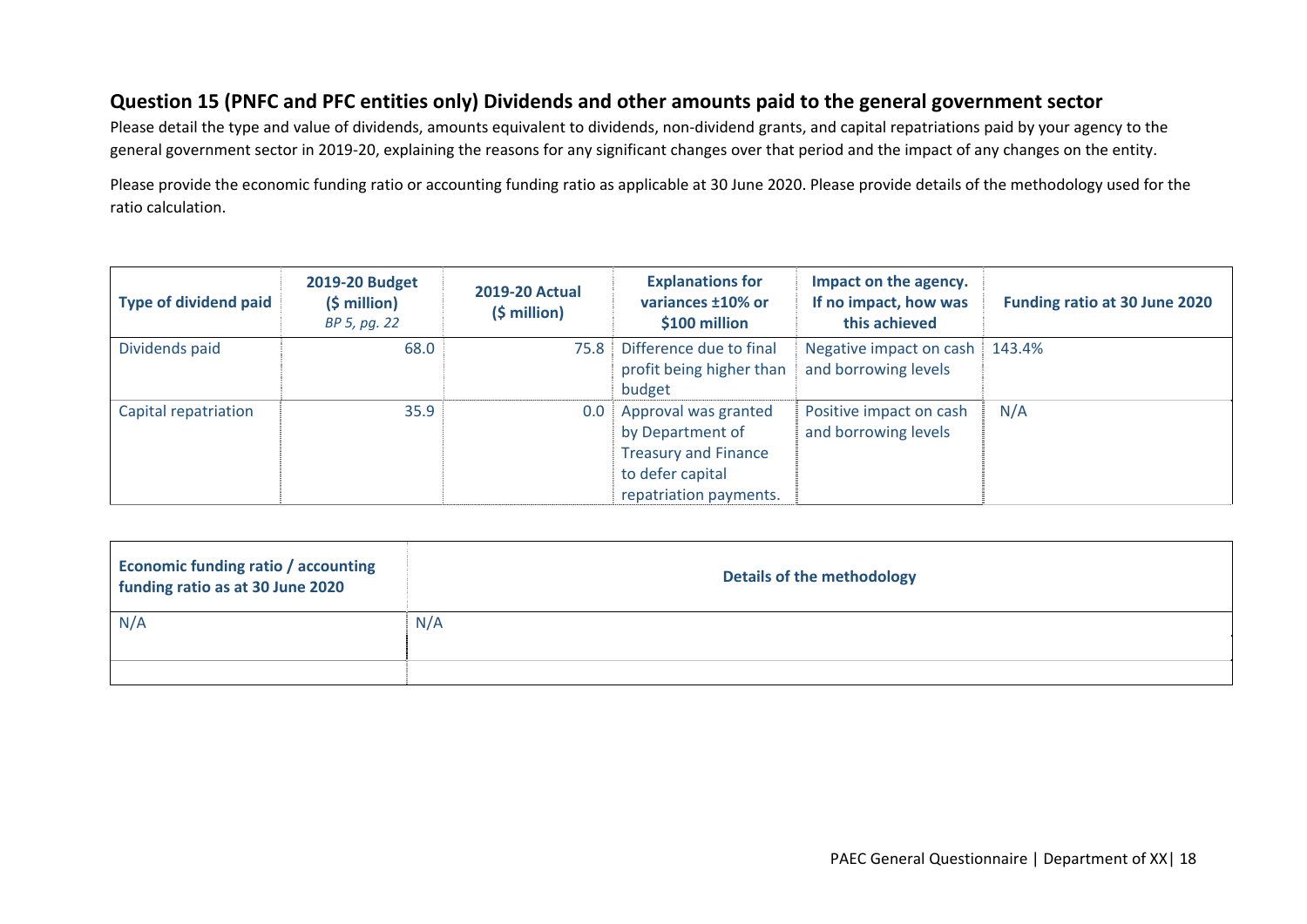# **Section E: Overall financial performance**

## **Question 16 (all departments) Impact of COVID‐19 on financial performance – 2019‐20**

Please outline and quantify, where possible, the impacts of the COVID‐19 pandemic on the department/agency's financial performance.

| Line item in the<br><b>Comprehensive operating</b><br>statement for the financial year<br>ended 30 June 2020 | <b>Budget 2019-20</b> | <b>Actual 2019-20</b> | <b>Explanation of the impact caused by COVID-19 pandemic</b>                        |
|--------------------------------------------------------------------------------------------------------------|-----------------------|-----------------------|-------------------------------------------------------------------------------------|
| Total revenue and income from                                                                                | 748.7                 |                       | 757.6   CWW's revenue from mid-March (pre COVID) to June shows approximately \$9.6m |
| transactions                                                                                                 |                       |                       | reduction in revenue due to COVID - this was offset by other revenue lines          |
| Total expenses from                                                                                          | 644.6                 | 641.0                 | Bulk purchase expenditure reduced by \$2.6m as a result of COVID. CWW also incurred |
| transactions                                                                                                 |                       |                       | an additional \$0.2m of direct COVID related expenses. Net COVID impact is \$2.4m   |
|                                                                                                              |                       |                       | favourable                                                                          |
| Net result from transactions                                                                                 | 104.1                 | 116.6                 |                                                                                     |
| (net operating balance)                                                                                      |                       |                       |                                                                                     |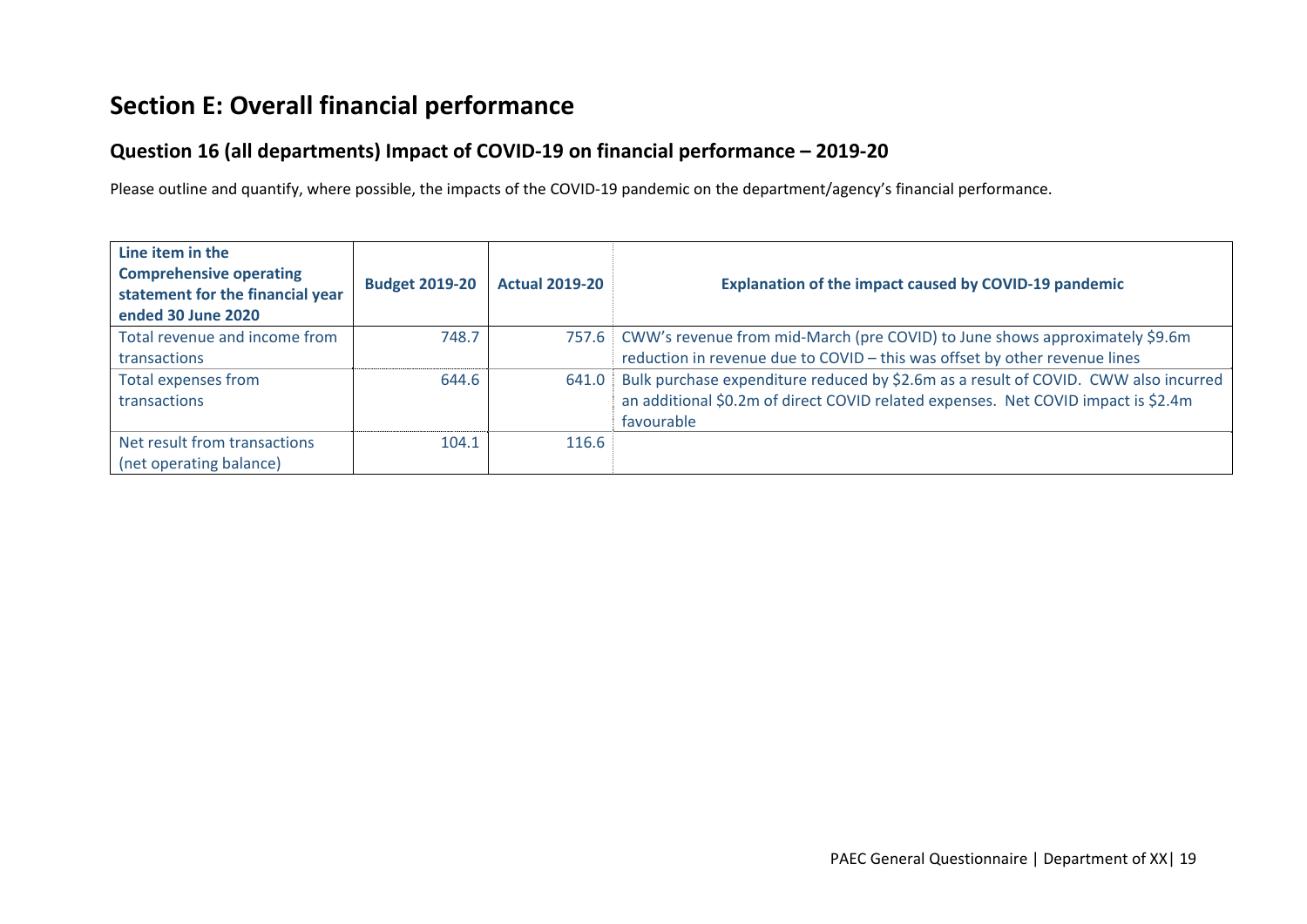## **Section F: Public sector workforce**

## **Question 17 (all departments and entities) Full Time Equivalent (FTE) staff by level and category**

Please fully complete the table below, providing actual FTE staff numbers at 30 June 2018, at 30 June 2019 and 30 June 2020 (broken down by the categories listed below) for the department. Please include specific categories as relevant to the department/entity and where relevant, provide a description of what categories constitute 'other'. Please provide figures consolidated on the same basis as the expenditure for the department in the budget papers and detail which, if any, entities are included in the FTE numbers provided.

| <b>Category</b>                    | 30 June 2018 Actual FTE number | 30 June 2019 Actual FTE number | 30 June 2020 Actual FTE number |
|------------------------------------|--------------------------------|--------------------------------|--------------------------------|
| Secretary                          |                                |                                |                                |
| $EO-1$                             |                                |                                |                                |
| $EO-2$                             |                                |                                |                                |
| $EO-3$                             |                                |                                |                                |
| VPS Grade 7 (STS)                  |                                |                                |                                |
| <b>VPS Grade 6</b>                 |                                |                                |                                |
| <b>VPS Grade 5</b>                 |                                |                                |                                |
| <b>VPS Grade 4</b>                 |                                |                                |                                |
| <b>VPS Grade 3</b>                 |                                |                                |                                |
| <b>VPS Grade 2</b>                 |                                |                                |                                |
| VPS Grade 1                        |                                |                                |                                |
| <b>Government Teaching Service</b> |                                |                                |                                |
| <b>Health services</b>             |                                |                                |                                |
| Police                             |                                |                                |                                |
| Nurses/Midwives                    |                                |                                |                                |
| Allied health professionals        |                                |                                |                                |
| Child protection                   |                                |                                |                                |
| Disability development and support |                                |                                |                                |
| *Youth custodial officers          |                                |                                |                                |
| *Custodial officers                |                                |                                |                                |
| **Other                            | 423                            | 421                            | 432                            |
| <b>Total</b>                       | 423                            | 421                            | 432                            |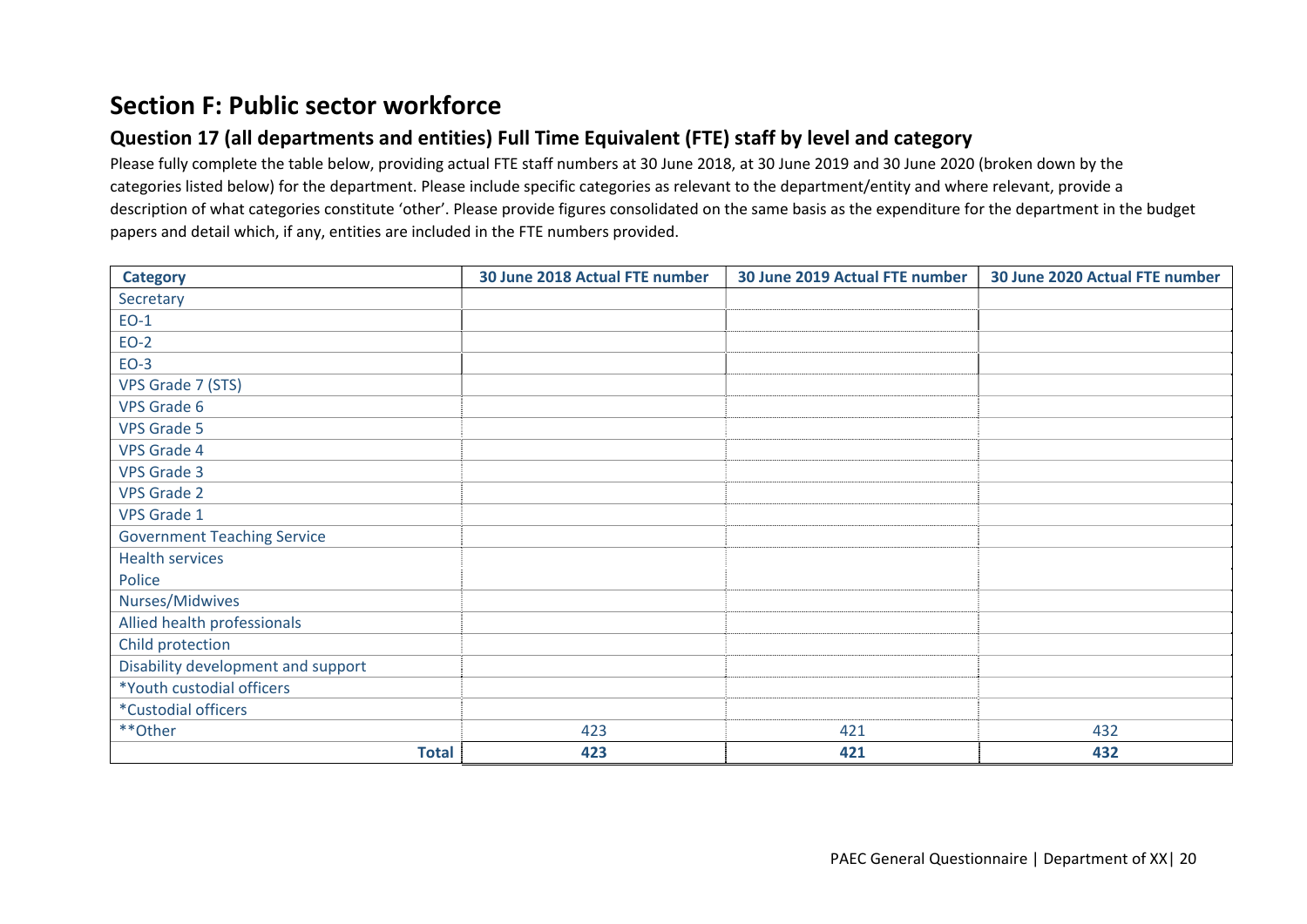#### City West Water

**\*Please provide a breakdown for Youth custodial and Custodial officers by level (for example, YW1, YW2, YW3, YW4, YW5 and YW6).** 

**\*\*Other includes:** 

**Numbers include FTE for the following entities:** 

City West Water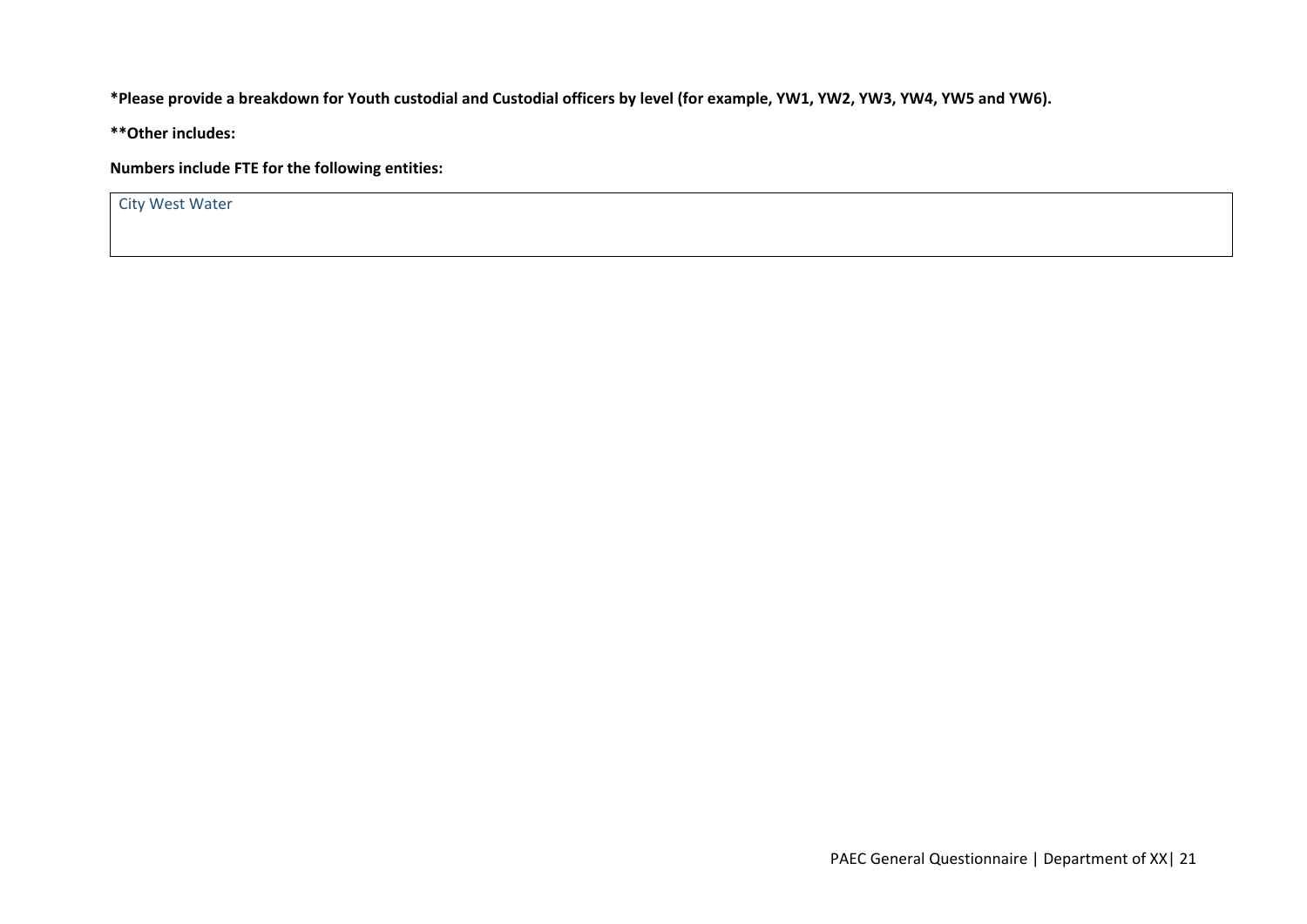## **Question 18 (all departments and entities) Salary by employment category**

In the table below, please detail the salary costs for 2017‐18, 2018‐19 and 2019‐20, broken down by ongoing, fixed‐term and casual, and explain any variances equal to or greater than ±10% or \$100 million between the years for each category.

| <b>Employment category</b> | Gross salary 2017-18<br>$(5 million)$ | Gross salary 2018-19<br>(\$ million) | Gross salary 2019-20<br>$(5 million)$ | <b>Explanation for any year-on-year</b><br>variances ±10% or \$100 million                                                           |
|----------------------------|---------------------------------------|--------------------------------------|---------------------------------------|--------------------------------------------------------------------------------------------------------------------------------------|
| Ongoing                    | 41.9                                  | 37.9                                 | 37.1                                  |                                                                                                                                      |
| Fixed-term                 | 1.1                                   | 1.3                                  | 1.9                                   | Movement due to shift in workforce<br>composition towards greater use of<br>fixed term resources for specific time-<br>limited tasks |
| Casual                     |                                       |                                      | 0.0                                   |                                                                                                                                      |
| Total*                     | 43.0                                  | 39.2                                 | 39.0                                  |                                                                                                                                      |

*\* Annual report amounts do not correspond to the above due to the inclusion of agency labour numbers in the Annual Report. Agency labour numbers were \$2.1m, \$2.7m and \$3.4m for 2017‐18, 2018‐19 and 2019‐20 respectively.* 

## **Question 19 (all departments and entities) Executive salary increases**

Please detail the number of executives who received increases in their base remuneration in 2019‐20, breaking that information down according to what proportion of their salary the increase was, and explaining the reasons for executives' salaries increasing in each bracket.

| Increase in base remuneration | Number of executives receiving increases in their base<br>rate of remuneration of this amount in 2019-20, apart<br>from increases outlined in employment agreements |  |  | <b>Reasons for these increases</b>                                      |
|-------------------------------|---------------------------------------------------------------------------------------------------------------------------------------------------------------------|--|--|-------------------------------------------------------------------------|
|                               | Self-described<br>Female<br><b>Male</b>                                                                                                                             |  |  |                                                                         |
| $0 - 3%$                      |                                                                                                                                                                     |  |  | Annual Remuneration increase in accordance<br>with government approvals |
| $3 - 5%$                      |                                                                                                                                                                     |  |  |                                                                         |
| $5 - 10%$                     |                                                                                                                                                                     |  |  |                                                                         |
| 10-15%                        |                                                                                                                                                                     |  |  |                                                                         |
| greater than 15%              |                                                                                                                                                                     |  |  |                                                                         |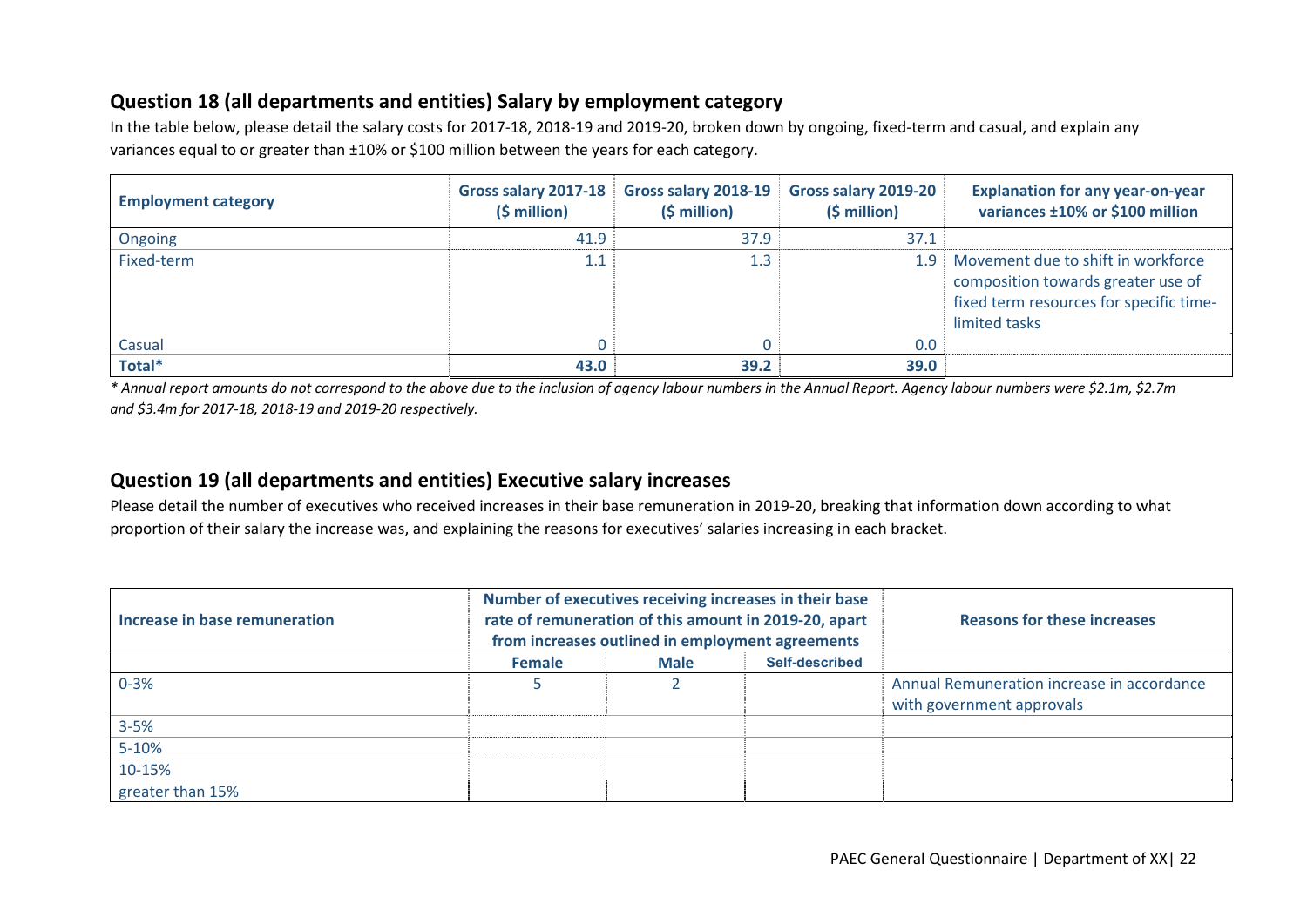## **Section G: Government decisions impacting on the finances**

### **Question 20 (all departments and entities) Commonwealth Government decisions**

Please identify any Commonwealth Government decisions during 2019‐20 which had not been anticipated/not been concluded before the finalisation of the State budget in 2019-20 and their impact(s) on the department's/entity's finances or activities during those years (including new funding agreements, discontinued agreements and changes to funding levels). Please quantify the impact on income and expenses where possible.

| <b>Commonwealth Government decision</b> | <b>Impact(s) in 2019-20</b> |                                                                                     |  |  |
|-----------------------------------------|-----------------------------|-------------------------------------------------------------------------------------|--|--|
|                                         |                             | on income $(\frac{1}{2})$ million $\frac{1}{2}$ on expenses $(\frac{1}{2})$ million |  |  |
|                                         |                             |                                                                                     |  |  |
| Not applicable                          |                             |                                                                                     |  |  |
|                                         |                             |                                                                                     |  |  |
|                                         |                             |                                                                                     |  |  |
|                                         |                             |                                                                                     |  |  |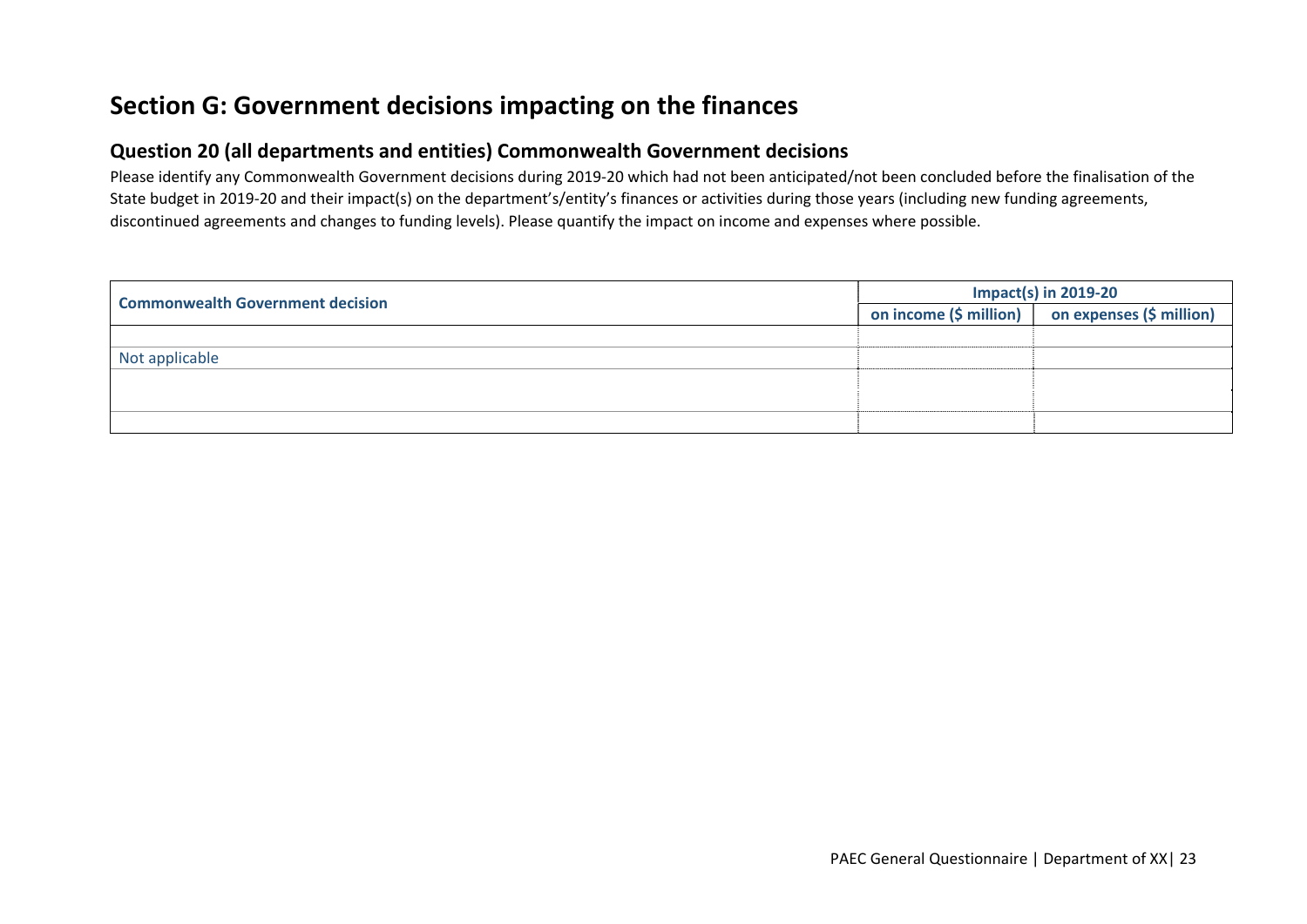## **Question 21 (all departments and entities) Commonwealth and National Cabinet decisions**

Please identify any Commonwealth and National Cabinet decisions during 2019‐20 which had not been anticipated/not been concluded before the finalisation of the State Budget in 2019‐20 and their impact(s) on the department's/entity's finances or activities during those years (including new funding agreements, discontinued agreements and changes to agreements). Please quantify the impact on income and expenses where possible.

| <b>Commonwealth Government decision</b> | Impact in 2019-20 |                                                                                     |  |
|-----------------------------------------|-------------------|-------------------------------------------------------------------------------------|--|
|                                         |                   | on income $(\frac{1}{2})$ million $\frac{1}{2}$ on expenses $(\frac{1}{2})$ million |  |
| N/A                                     |                   |                                                                                     |  |
|                                         |                   |                                                                                     |  |
|                                         |                   |                                                                                     |  |
|                                         |                   |                                                                                     |  |
|                                         |                   |                                                                                     |  |

| <b>National Cabinet decision</b>                                                                | Impact in 2019-20      |                          |  |  |
|-------------------------------------------------------------------------------------------------|------------------------|--------------------------|--|--|
|                                                                                                 | on income (\$ million) | on expenses (\$ million) |  |  |
| Reduced revenues due to COVID (isolation and lock down).                                        | \$9.6m unfavourable    |                          |  |  |
| Revenue from mid-March (pre COVID) to June 2020 was reduced by approximately \$9.6m - this was  |                        |                          |  |  |
| offset by other revenue lines.                                                                  |                        |                          |  |  |
| Bulk water purchase expenditure reduced by \$2.6m as a result of COVID.                         |                        | \$2.4m favourable        |  |  |
| CWW also incurred an additional \$0.2m of direct COVID related expenses. Net expense impact was |                        |                          |  |  |
| \$2.4m favourable                                                                               |                        |                          |  |  |
|                                                                                                 |                        |                          |  |  |
|                                                                                                 |                        |                          |  |  |
|                                                                                                 |                        |                          |  |  |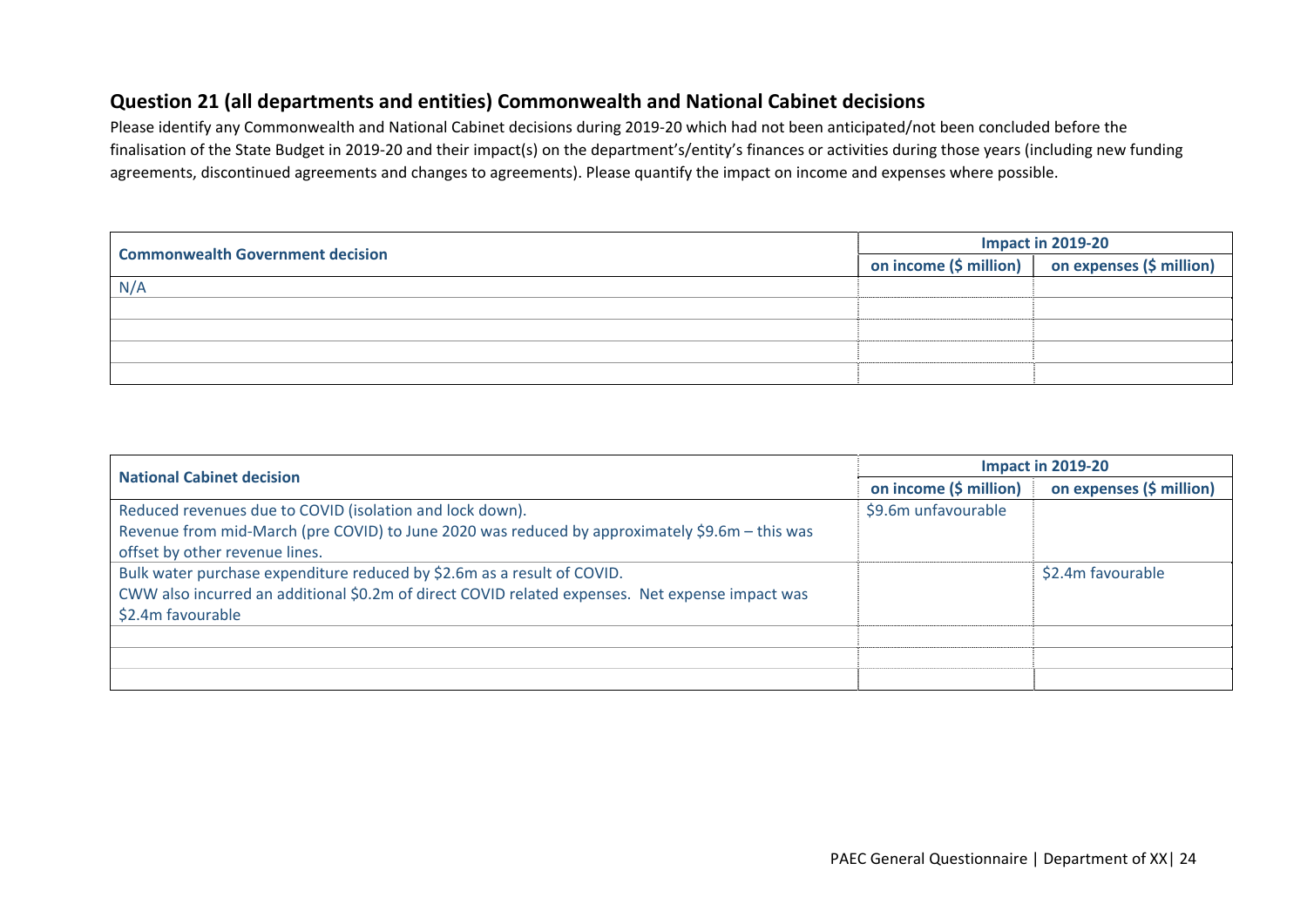## **Section H: General**

### **Question 22 (all departments and entities) Reviews/studies undertaken**

- a) Please list all internal<sup>4</sup> and external reviews/studies, established, commenced or completed by or on behalf of the department/agency in 2019-20 and provide the following information:
	- i.Name of the review/study and which portfolio and output/agency is responsible
	- ii.Reasons for the review/study
	- iii.Terms of reference/scope of the review/study
	- iv.Timeline for the review/study
	- v.Anticipated outcomes of the review/study
	- vi.Estimated cost of the review/study and final cost (if completed)
	- vii.Final cost if completed
	- viii.Where completed, whether the review/study is publicly available and where.

| Name of the<br>review<br>(portfolio(s) and<br>output(s)/agency<br>responsible) | <b>Reasons for</b><br>the<br>review/study | <b>Terms of</b><br>reference/scope | <b>Timeline</b> | Anticipated<br>outcomes | <b>Estimated</b><br>cost(5) | <b>Final cost if</b><br>completed $(\xi)$ | Publicly available (Y/N)<br>and<br><b>URL</b> |
|--------------------------------------------------------------------------------|-------------------------------------------|------------------------------------|-----------------|-------------------------|-----------------------------|-------------------------------------------|-----------------------------------------------|
| <b>Not applicable</b>                                                          |                                           |                                    |                 |                         |                             |                                           |                                               |
|                                                                                |                                           |                                    |                 |                         |                             |                                           |                                               |
|                                                                                |                                           |                                    |                 |                         |                             |                                           |                                               |

b) Please outline the Department's/Agencies in house skills/capabilities/expertise to conduct reviews/studies/evaluations/data analysis of the programs and services for which the Department /Agency is responsible.

<sup>4</sup> Internal reviews do not include internal costings. Internal reviews/studies include any reviews or studies undertaken by your department and not given to external consultants. Internal reviews/studies do not include inqu carried out by Parliamentary Committees or reviews undertaken by integrity agencies.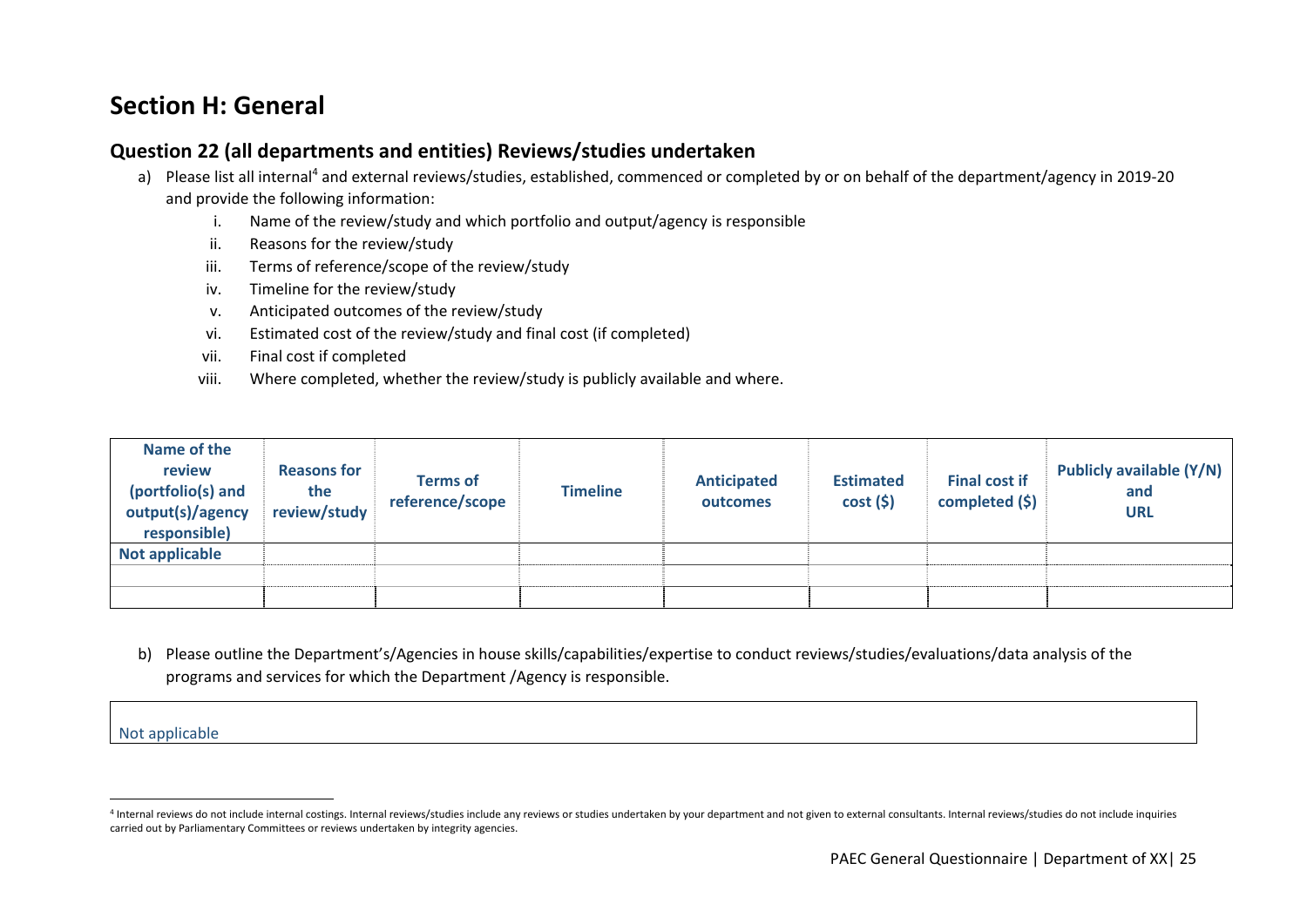## **Question 23 (all departments) Annual reports – performance measure targets and objective indicators**

a) Please provide the following information on performance measures that did not meet their 2019‐20 targets.

#### Not applicable.

b) Please provide the following information for objective indicators where data was not available at publication of the annual report Not applicable.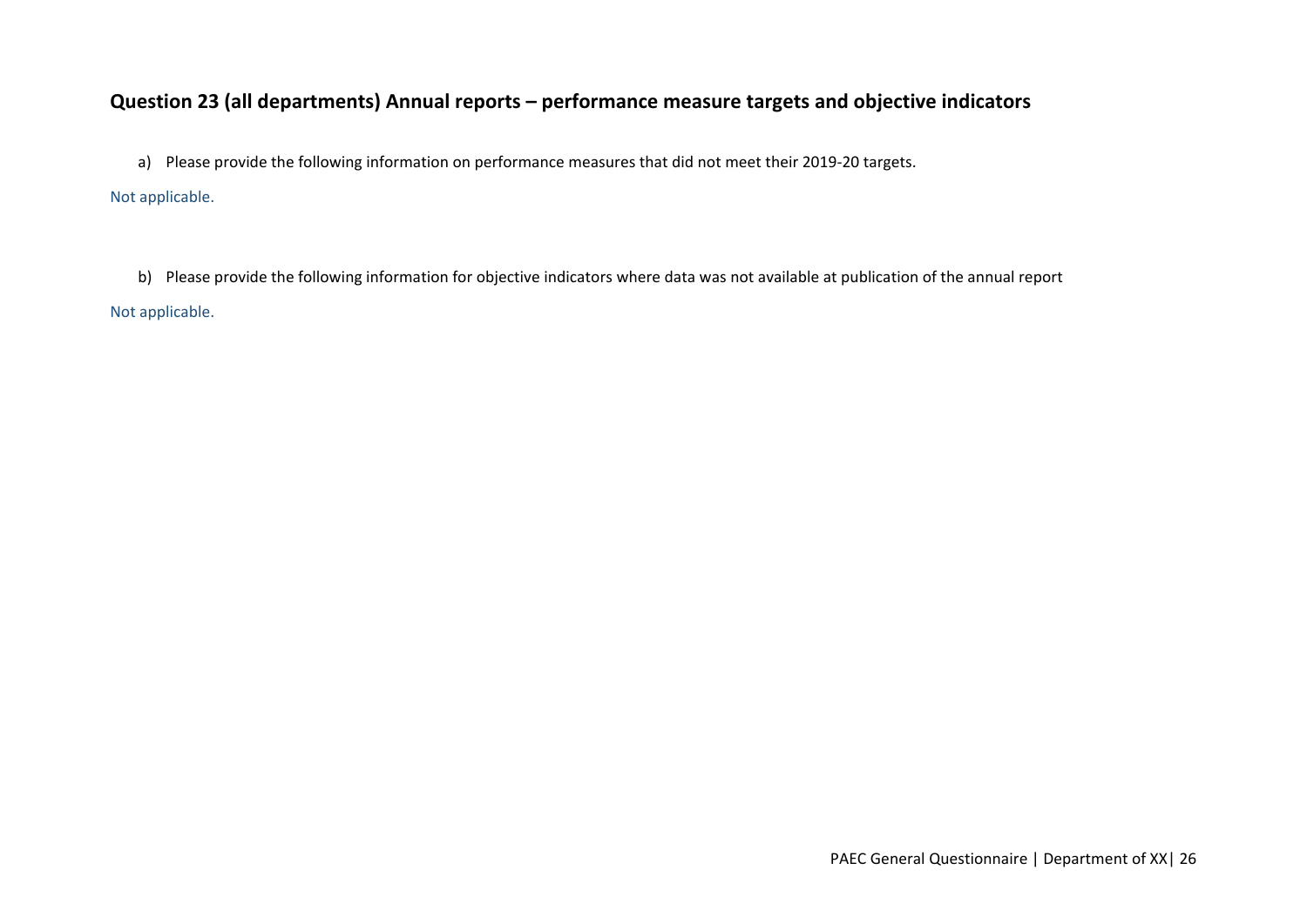## **Question 24 (all departments and entities) Challenges experienced by department/agency**

Please list a minimum of five main challenges/risks faced by the department/agency in 2019‐20.

A significant challenge may be any matter or strategy that impacted the department/agency, whether it arose externally or internally or as a result of new policy or legislation.

|    | <b>Challenge</b><br>experienced | Internal/<br><b>External</b> | <b>Causes of the challenge</b> | Action taken to manage the challenge/risk                                     |
|----|---------------------------------|------------------------------|--------------------------------|-------------------------------------------------------------------------------|
| 1. | Debt collections due            | External                     | <b>National Cabinet</b>        | Closer monitoring of cash requirements due to lower cash receipts             |
|    | to COVID                        |                              | decision to ease debt          |                                                                               |
|    |                                 |                              | collection activities          |                                                                               |
| 2. | <b>Expedient payments</b>       | External                     | Settlement of payables         | Closer monitoring of cash requirements due to more frequent cash payments     |
|    | to suppliers due to             |                              | within 5 business days         |                                                                               |
|    | <b>COVID</b>                    |                              | (and subsequent lower          |                                                                               |
|    |                                 |                              | cash flows) as a result of     |                                                                               |
|    |                                 |                              | Government                     |                                                                               |
|    |                                 |                              | recommendations to             |                                                                               |
|    |                                 |                              | ease cash burden on            |                                                                               |
|    |                                 |                              | suppliers                      |                                                                               |
| 3. | Customer hardship as            | Internal                     | COVID caused a number          | Introduced a customer hardship task force to help our customers cope with the |
|    | a result of COVID               |                              | of industries to               | impacts of COVID. Payment options were offered to affected customers.         |
|    |                                 |                              | stop/reduce service            |                                                                               |
|    |                                 |                              | offerings which in turn        |                                                                               |
|    |                                 |                              | affected cash flows and        |                                                                               |
|    |                                 |                              | profits of businesses and      |                                                                               |
|    |                                 |                              | customers who were             |                                                                               |
|    |                                 |                              | employees of these             |                                                                               |
|    |                                 |                              | businesses                     |                                                                               |
| 4. | Implementing CWW's              | Internal                     | Adherence and                  | Formed a number of COVID stream leads to deal with and implement DHHS         |
|    | COVID safe plan                 |                              | compliance to revised          | compliant work practices.                                                     |
|    |                                 |                              | work practices pursuant        |                                                                               |
|    |                                 |                              | to DHHS advice on              |                                                                               |
|    |                                 |                              | dealing with COVID             |                                                                               |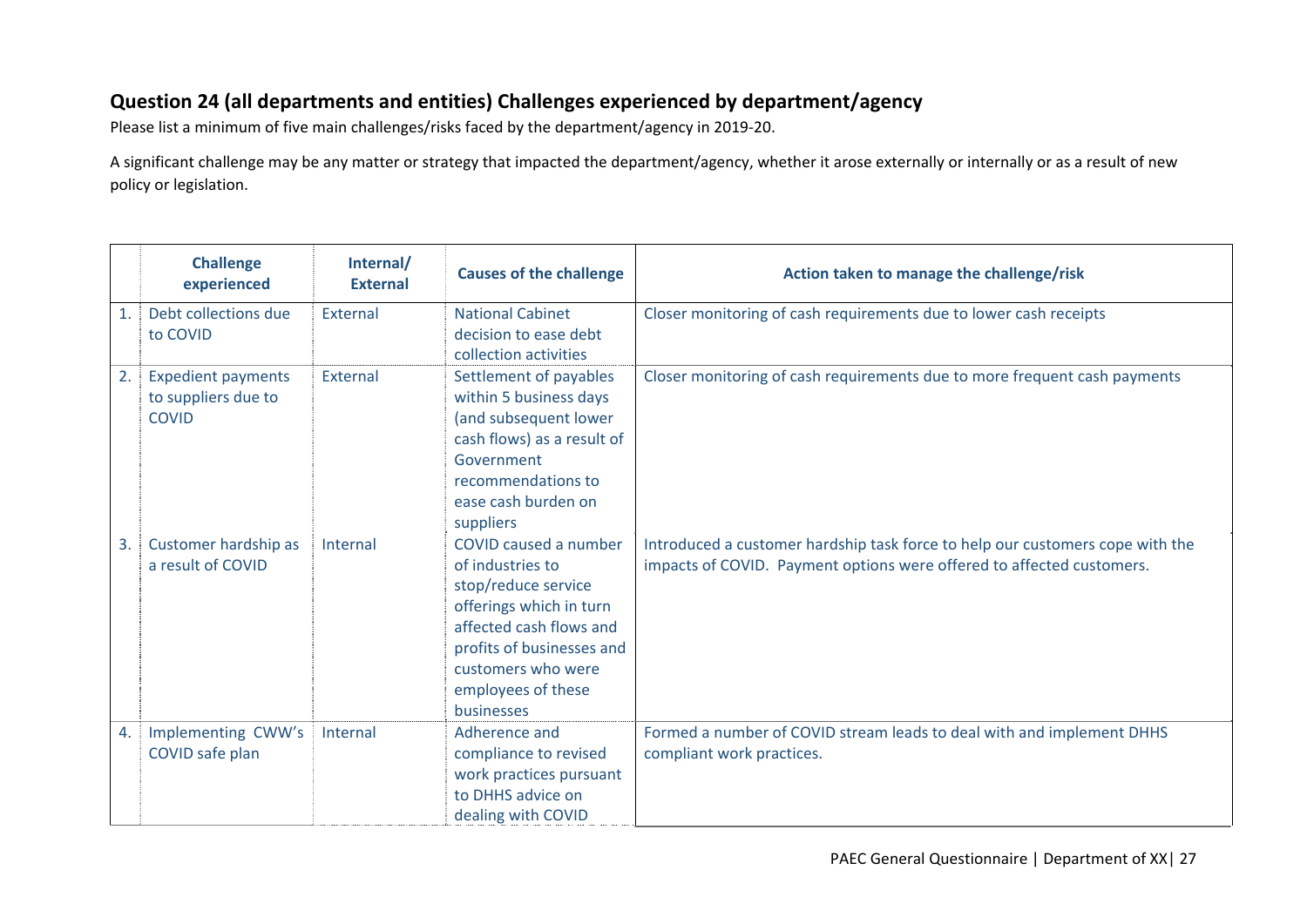| <sup>t</sup> Transition to Work | Internal | Ergonomic setup, work   | Implemented structured transition of employees from the office to home.       |
|---------------------------------|----------|-------------------------|-------------------------------------------------------------------------------|
| from home                       |          | productivity and mental | Subsequent working from home support offered to employees to ensure           |
| arrangement                     |          | health                  | appropriate home office setup and to help cope with the well-being effects of |
|                                 |          |                         | isolation.                                                                    |

## **Question 25 (all departments) Newly created bodies**

Please list all newly created bodies (authorities, offices, commissions, boards and/or councils) created within the department in 2019‐20 and provide the following information:

- Date body created
- Expenditure in relevant financial year
- FTE staff at end of relevant financial year
- purpose/function(s) of the body.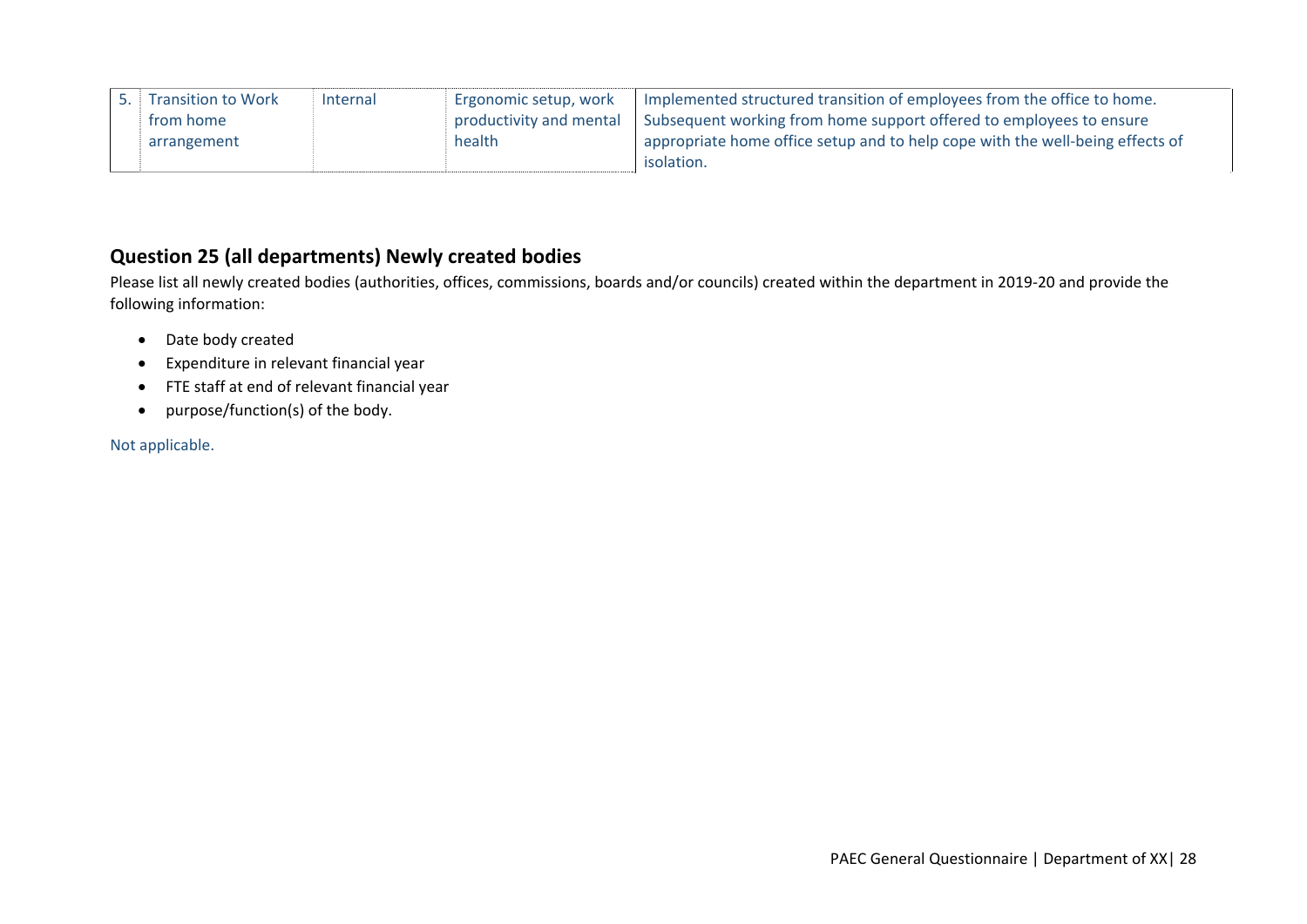# **Section I: Implementation of previous recommendations**

## **Question 26 (relevant departments only)**

Please provide an update on the status of the implementation of each of the below recommendations that were made by the Committee in its *Report on the 2017‐18 and 2018‐19 Financial and Performance Outcomes* and supported by the Government. Please delete those lines that are not relevant to the department.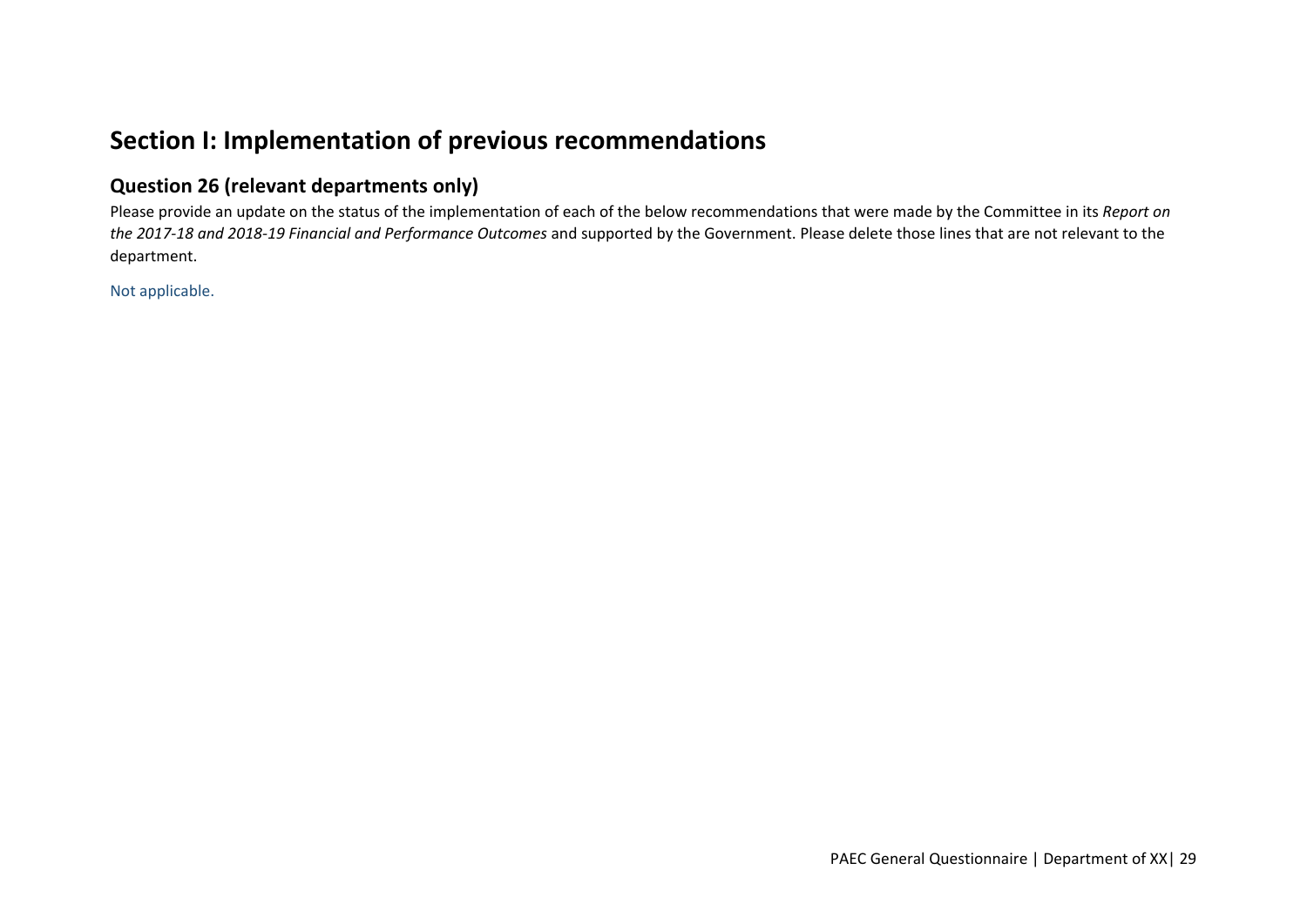# **Section J: Department of Treasury and Finance only**

## **Question 27 (DTF only) Revenue certification**

Not applicable.

**Question 28 (DTF only) Net cash flows from investments in financial assets for policy purposes – General Government Sector (GGS)** 

Not applicable.

**Question 29 (DTF only) Purchases of non‐financial assets – General Government Sector (GGS)**  Not applicable.

## **Question 30 (DTF only) Revenue initiatives**

Not applicable.

**Question 31 (DTF only) Expenses by departments – General Government Sector (GGS)**  Not applicable.

## **Question 32 (DTF only) Economic variables**

Not applicable.

## **Question 33 (DTF only) COVID‐19 pandemic response**

Not applicable.

## **Question 34 (DTF only) Resource Management Framework – Funding reviews**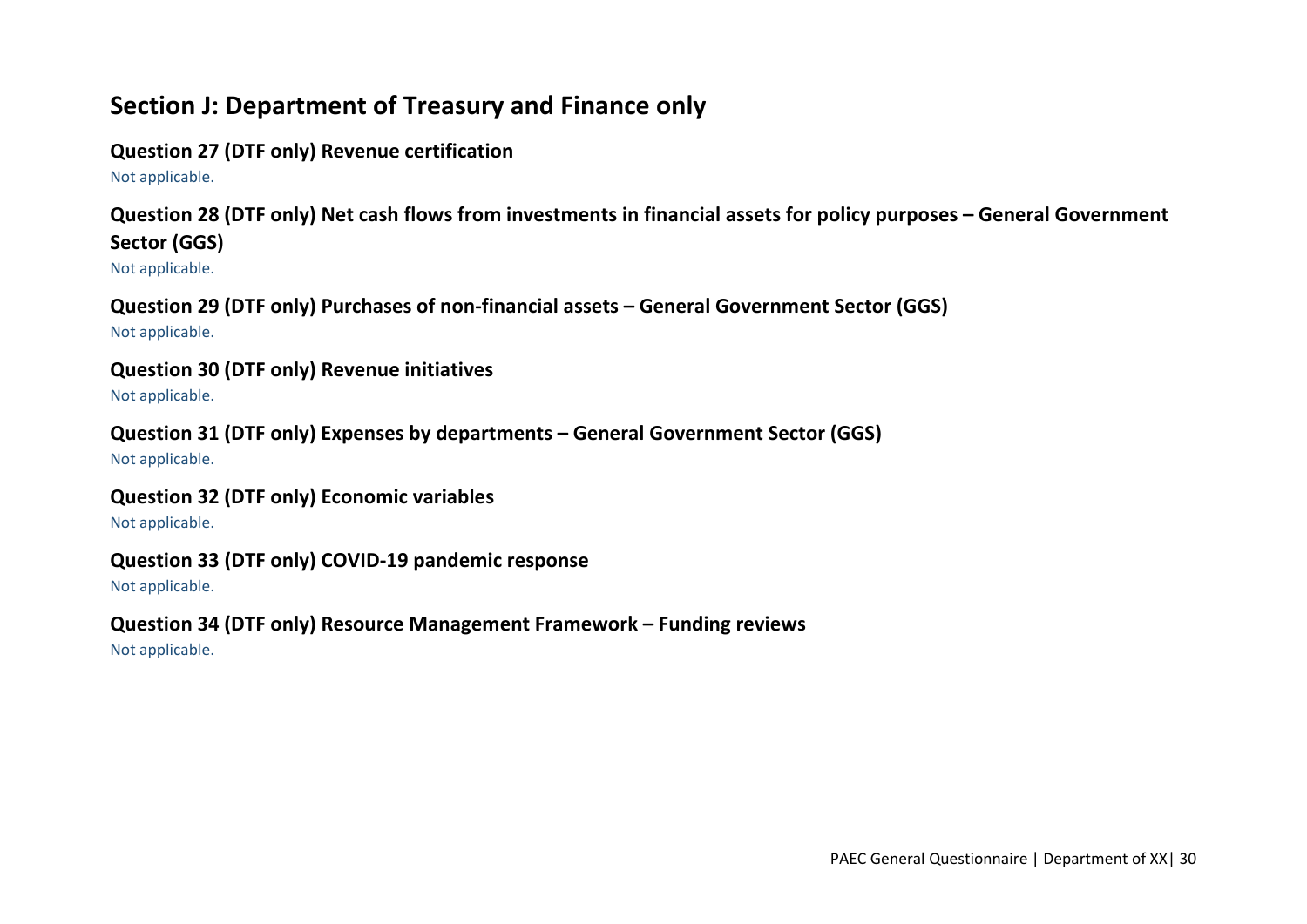## **Question 35 (all departments and entities) Enterprise Bargaining Agreement (EBAs)**

Please list the Enterprise Bargaining Agreement (EBAs) concluded in 2019‐20 that had an impact for the department/agency. For each EBA, please show the number of employees affected and the growth in employee expenses attributable to the EBA.

| <b>Enterprise Bargaining</b><br><b>Agreement</b> | <b>Number of employees affected</b> | Number of employees as a %<br>of department/entity | <b>Growth in employee</b><br>expenses attributable to the<br>EBA (\$ million) | <b>Growth in employee</b><br>expenses attributable to the<br>EBA (\$ million) as a % of<br>total employee expenses |
|--------------------------------------------------|-------------------------------------|----------------------------------------------------|-------------------------------------------------------------------------------|--------------------------------------------------------------------------------------------------------------------|
| Not applicable                                   |                                     |                                                    |                                                                               |                                                                                                                    |
|                                                  |                                     |                                                    |                                                                               |                                                                                                                    |
|                                                  |                                     |                                                    |                                                                               |                                                                                                                    |